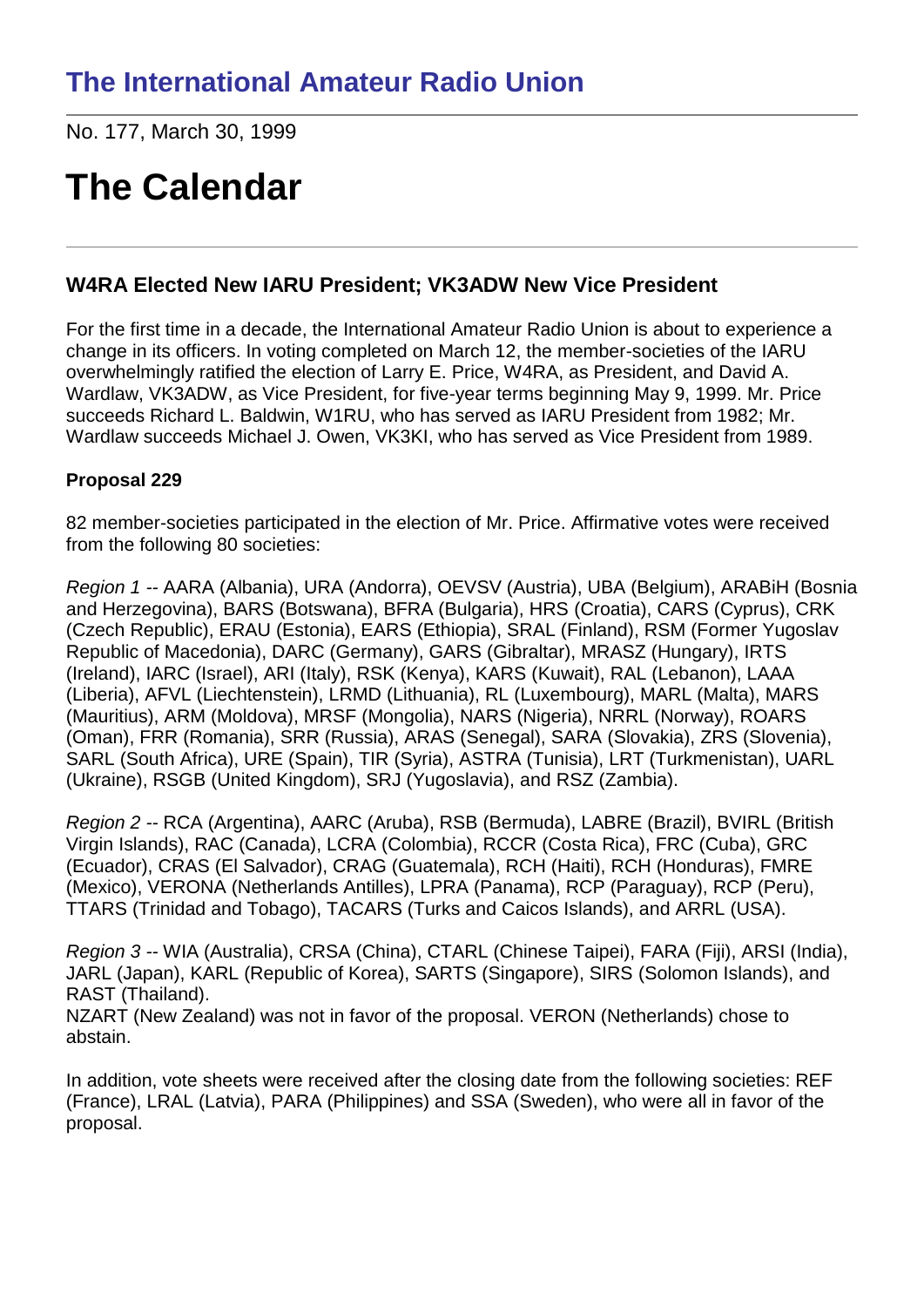#### **Proposal 230**

82 member-societies cast their votes on the election of Mr. Wardlaw. 79 votes in the affirmative were received from the following:

*Region 1 --* AARA (Albania), URA (Andorra), OEVSV (Austria), UBA (Belgium), ARABiH (Bosnia and Herzegovina), BARS (Botswana), BFRA (Bulgaria), HRS (Croatia), CARS (Cyprus), CRK (Czech Republic), ERAU (Estonia), EARS (Ethiopia), SRAL (Finland), RSM (Former Yugoslav Republic of Macedonia), DARC (Germany), GARS (Gibraltar), MRASZ (Hungary), IRTS (Ireland), IARC (Israel), ARI (Italy), RSK (Kenya), KARS (Kuwait), RAL (Lebanon), LAAA (Liberia), AFVL (Liechtenstein), LRMD (Lithuania), RL (Luxembourg), MARL (Malta), MARS (Mauritius), ARM (Moldova), MRSF (Mongolia), NARS (Nigeria), ROARS (Oman), FRR (Romania), SRR (Russia), ARAS (Senegal), SARA (Slovakia), ZRS (Slovenia), SARL (South Africa), URE (Spain), TIR (Syria), ASTRA (Tunisia), LRT (Turkmenistan), UARL (Ukraine), RSGB (United Kingdom), SRJ (Yugoslavia), and RSZ (Zambia).

*Region 2 --* RCA (Argentina), AARC (Aruba), RSB (Bermuda), LABRE (Brazil), BVIRL (British Virgin Islands), RAC (Canada), LCRA (Colombia), RCCR (Costa Rica), FRC (Cuba), GRC (Ecuador), CRAS (El Salvador), CRAG (Guatemala), RCH (Haiti), RCH (Honduras), FMRE (Mexico), VERONA (Netherlands Antilles), LPRA (Panama), RCP (Paraguay), RCP (Peru), TTARS (Trinidad and Tobago), TACARS (Turks and Caicos Islands), and ARRL (USA).

*Region 3 --* WIA (Australia), CRSA (China), CTARL (Chinese Taipei), FARA (Fiji), ARSI (India), JARL (Japan), KARL (Republic of Korea), SARTS (Singapore), SIRS (Solomon Islands), and RAST (Thailand).

NZART (New Zealand) was not in favor of the proposal. VERON (Netherlands) and NRRL (Norway) chose to abstain.

Besides, vote sheets were received after the closing date from the following societies: REF (France), who chose to abstain, and LRAL (Latvia), PARA (Philippines), and SSA (Sweden), who were in favor of the proposal.

#### **Comments of member-societies**

The following comments were received with votes:

OEVSV (Austria) on Proposal 229: "With great pleasure!"

ERAU (Estonia) on Proposal 229: "Full support!"

EARS (Ethiopia) on both proposals: "Best man for the job."

GARS (Gibraltar) on both proposals : "Please convey our best wishes."

RCH (Haiti) on Proposal 229: "Very good choice for IARU. Compliments."

VERON (Netherlands): "VERON's opinion is that Region 1 has to present the president or at least the vice president."

VERONA (Netherlands Antilles) on Proposal 229: "It is for us VERONA an honor and a great pleasure to vote for our friend Larry to serve as President of IARU."

NARS (Nigeria) on Proposal 229: "NARS sincerely supports this proposal, wishing him God's guidance during this term."

NRRL (Norway): "NRRL has abstained from voting for the nominated Vice-President to the Administrative Council. This is not directed towards the nominated candidate, VK3ADW, but is done to draw the attention to the lack of Region 1 participation in the top management of our IARU Organisation for yet another 5-year period."

TACARS (Turks and Caicos Islands) on Proposal 229: "How fortunate we are!" RSGB (United Kingdom): "The Council of the Radio Society of Great Britain, whilst supporting the nominations..., wish their concerns to be noted regarding the current nomination procedure as laid down in the IARU Constitution. The Council are aware that in the history of the IARU